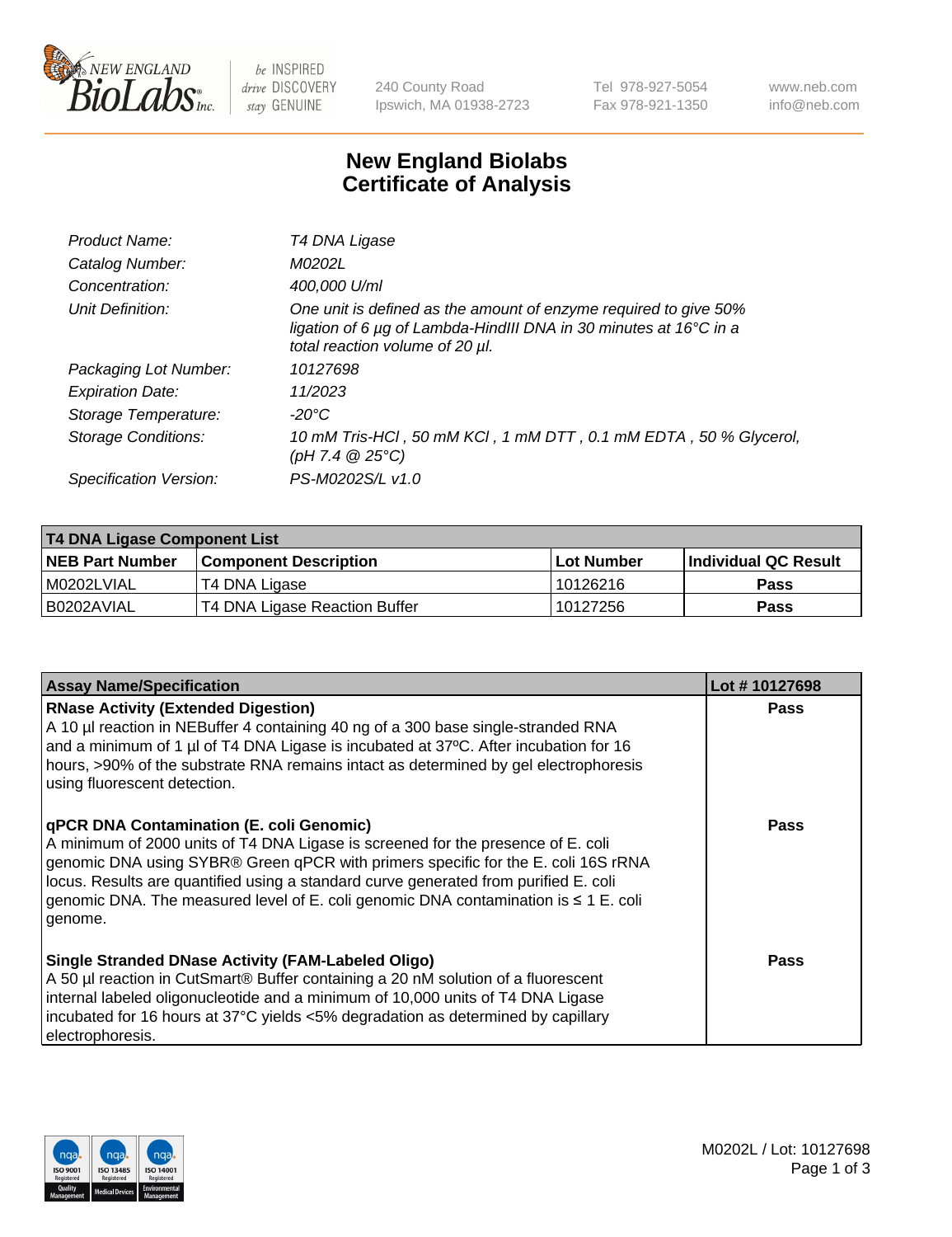

be INSPIRED drive DISCOVERY stay GENUINE

240 County Road Ipswich, MA 01938-2723 Tel 978-927-5054 Fax 978-921-1350

www.neb.com info@neb.com

| <b>Assay Name/Specification</b>                                                                                                                                                                                                                                                                                                                                      | Lot #10127698 |
|----------------------------------------------------------------------------------------------------------------------------------------------------------------------------------------------------------------------------------------------------------------------------------------------------------------------------------------------------------------------|---------------|
| <b>Protein Purity Assay (SDS-PAGE)</b><br>T4 DNA Ligase is ≥ 95% pure as determined by SDS-PAGE analysis using Coomassie Blue<br>detection.                                                                                                                                                                                                                          | <b>Pass</b>   |
| <b>Protein Concentration (A280)</b><br>The concentration of T4 DNA Ligase is 0.4 mg/ml +/- 10% as determined by UV<br>absorption at 280 nm. Protein concentration is determined by the Pace method using<br>the extinction coefficient of 57,675 and molecular weight of 55,292 daltons for T4<br>DNA Ligase (Pace, C.N. et al. (1995) Protein Sci., 4, 2411-2423).  | <b>Pass</b>   |
| <b>DNase Activity (Labeled Oligo, 3' extension)</b><br>A 50 µl reaction in CutSmart® Buffer containing a 20 nM solution of a fluorescent<br>labeled double-stranded oligonucleotide containing a 3' extension and a minimum of<br>10,000 units of T4 DNA Ligase incubated for 16 hours at 37°C yields <5% degradation<br>as determined by capillary electrophoresis. | <b>Pass</b>   |
| Double Stranded DNase Activity (Labeled Oligo)<br>A 50 µl reaction in CutSmart® Buffer containing a 20 nM solution of a fluorescent<br>labeled double-stranded oligonucleotide containing a blunt end and a minimum of<br>10,000 units of T4 DNA Ligase incubated for 16 hours at 37°C yields <5% degradation<br>as determined by capillary electrophoresis.         | Pass          |
| <b>DNase Activity (Labeled Oligo, 5' extension)</b><br>A 50 µl reaction in CutSmart® Buffer containing a 20 nM solution of a fluorescent<br>labeled double-stranded oligonucleotide containing a 5' extension and a minimum of<br>10,000 units of T4 DNA Ligase incubated for 16 hours at 37°C yields <5% degradation<br>as determined by capillary electrophoresis. | <b>Pass</b>   |
| <b>Exonuclease Activity (Radioactivity Release)</b><br>A 50 µl reaction in NEBuffer 1 containing 1 µg of a mixture of single and<br>double-stranded [3H] E. coli DNA and a minimum of 2000 units of T4 DNA Ligase<br>incubated for 4 hours at 37°C releases <0.1% of the total radioactivity.                                                                        | <b>Pass</b>   |
| <b>Endonuclease Activity (Nicking)</b><br>A 50 µl reaction in NEBuffer 1 containing 1 µg of supercoiled PhiX174 DNA and a<br>minimum of 2000 units of T4 DNA Ligase incubated for 4 hours at 37°C results in <10%<br>conversion to the nicked form as determined by agarose gel electrophoresis.                                                                     | <b>Pass</b>   |
| <b>Non-Specific DNase Activity (16 Hour)</b><br>A 50 µl reaction in NEBuffer 1 containing 1 µg of CIP-treated Lambda-HindIII DNA and<br>a minimum of 2000 units of T4 DNA Ligase incubated for 16 hours at 37°C results in a                                                                                                                                         | <b>Pass</b>   |